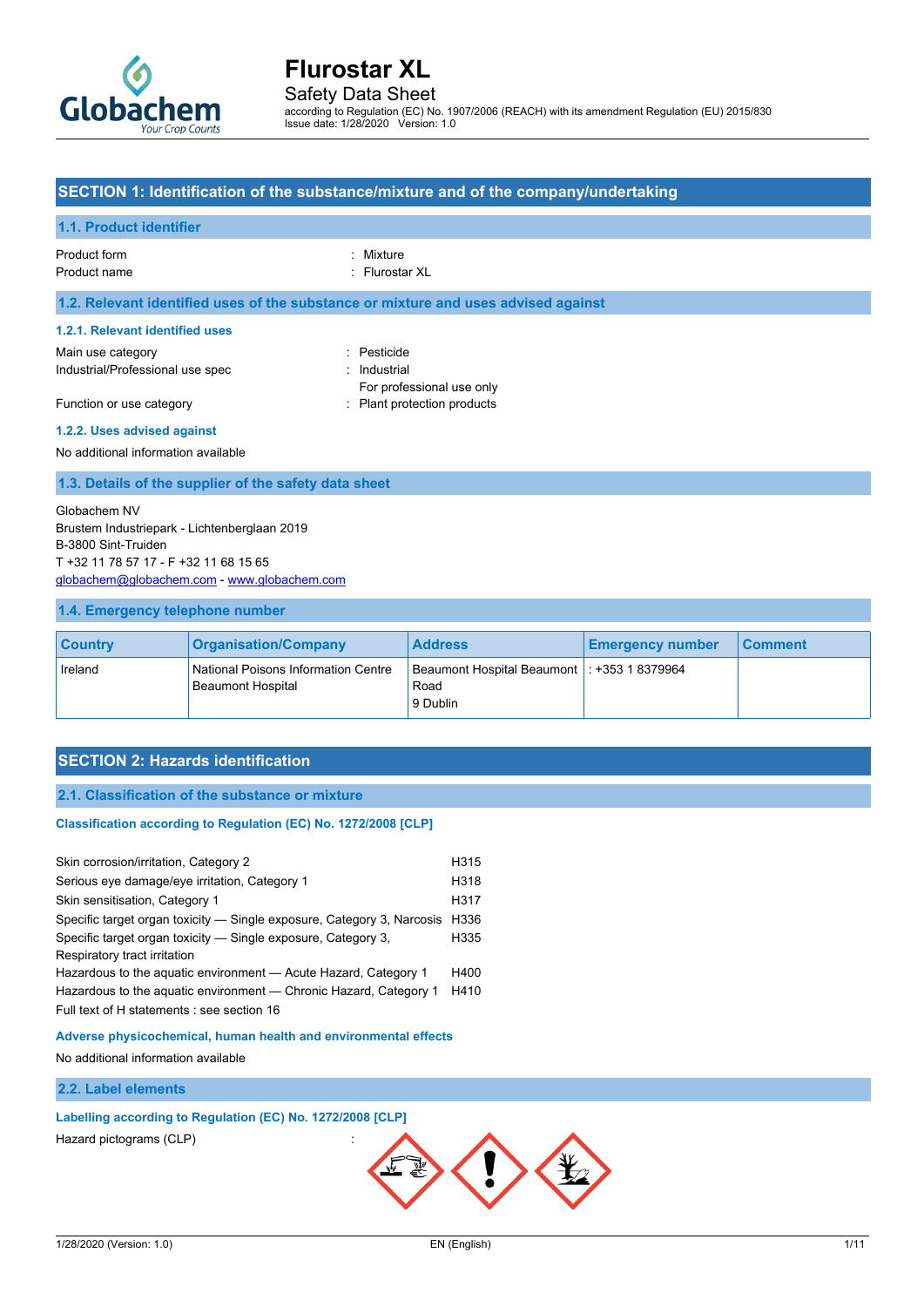### Safety Data Sheet

according to Regulation (EC) No. 1907/2006 (REACH) with its amendment Regulation (EU) 2015/830

| Signal word (CLP)<br>Hazard statements (CLP) | GHS05<br>: Danger<br>H315 - Causes skin irritation<br>H317 - May cause an allergic skin reaction.<br>H318 - Causes serious eye damage.<br>H335 - May cause respiratory irritation.<br>H336 - May cause drowsiness or dizziness. | GHS07 | GHS09<br>: H304 - May be fatal if swallowed and enters airways.<br>H410 - Very toxic to aquatic life with long lasting effects.                                                                                                                                                                                                                                                                                                                                                                                                                                                                                                             |
|----------------------------------------------|---------------------------------------------------------------------------------------------------------------------------------------------------------------------------------------------------------------------------------|-------|---------------------------------------------------------------------------------------------------------------------------------------------------------------------------------------------------------------------------------------------------------------------------------------------------------------------------------------------------------------------------------------------------------------------------------------------------------------------------------------------------------------------------------------------------------------------------------------------------------------------------------------------|
| Precautionary statements (CLP)               | : P261 - Avoid breathing vapours, spray.<br>non-hazardous waste.                                                                                                                                                                |       | P280 - Wear protective clothing, eye protection, face protection, protective gloves.<br>P305+P351+P338 - IF IN EYES: Rinse cautiously with water for several minutes. Remove<br>contact lenses, if present and easy to do. Continue rinsing.<br>P332+P313 - If skin irritation occurs: Get medical advice/attention<br>P310 - Immediately call a doctor, a POISON CENTER.<br>P403+P233 - Store in a well-ventilated place. Keep container tightly closed.<br>P501 - Dispose of contents and container to a licensed hazardous-waste disposal<br>contractor or collection site except for empty clean containers which can be disposed of as |
| EUH-statements                               | for use.                                                                                                                                                                                                                        |       | : EUH401 - To avoid risks to human health and the environment, comply with the instructions                                                                                                                                                                                                                                                                                                                                                                                                                                                                                                                                                 |

#### **2.3. Other hazards**

No additional information available

### **SECTION 3: Composition/information on ingredients**

### **3.1. Substances**

#### Not applicable

## **3.2. Mixtures**

| <b>Name</b>            | <b>Product identifier</b>                                                 | Conc.<br>(% w/w) | <b>Classification according to</b><br><b>Regulation (EC) No.</b><br>1272/2008 [CLP] |
|------------------------|---------------------------------------------------------------------------|------------------|-------------------------------------------------------------------------------------|
| Fluroxypyr-meptylester | (CAS-No.) 81406-37-3<br>(EC-No.) 279-752-9<br>(EC Index-No.) 607-272-00-5 | 14.34            | Aquatic Acute 1, H400<br>Aquatic Chronic 1, H410                                    |
| Florasulam             | (CAS-No.) 145701-23-1<br>(EC Index-No.) 613-230-00-7                      | 0.25             | Aquatic Acute 1, H400<br>Aquatic Chronic 1, H410                                    |

#### Full text of H-statements: see section 16

### **SECTION 4: First aid measures**

| 4.1. Description of first aid measures |                                                                                                                                                                                                       |
|----------------------------------------|-------------------------------------------------------------------------------------------------------------------------------------------------------------------------------------------------------|
| First-aid measures general             | : Never give anything by mouth to an unconscious person. If you feel unwell, seek medical<br>advice (show the label where possible).                                                                  |
| First-aid measures after inhalation    | : Remove person to fresh air and keep comfortable for breathing. Call a POISON<br>CENTER/doctor if you feel unwell.                                                                                   |
| First-aid measures after skin contact  | : Wash with plenty of water/ Wash contaminated clothing before reuse. If skin irritation<br>occurs: Get medical advice/attention. If skin irritation or rash occurs: Get medical<br>advice/attention. |
| First-aid measures after eye contact   | : Rinse cautiously with water for several minutes. Remove contact lenses, if present and easy<br>to do. Continue rinsing. Immediately call a POISON CENTER/doctor.                                    |
| First-aid measures after ingestion     | : Rinse mouth. Do NOT induce vomiting. Obtain emergency medical attention.                                                                                                                            |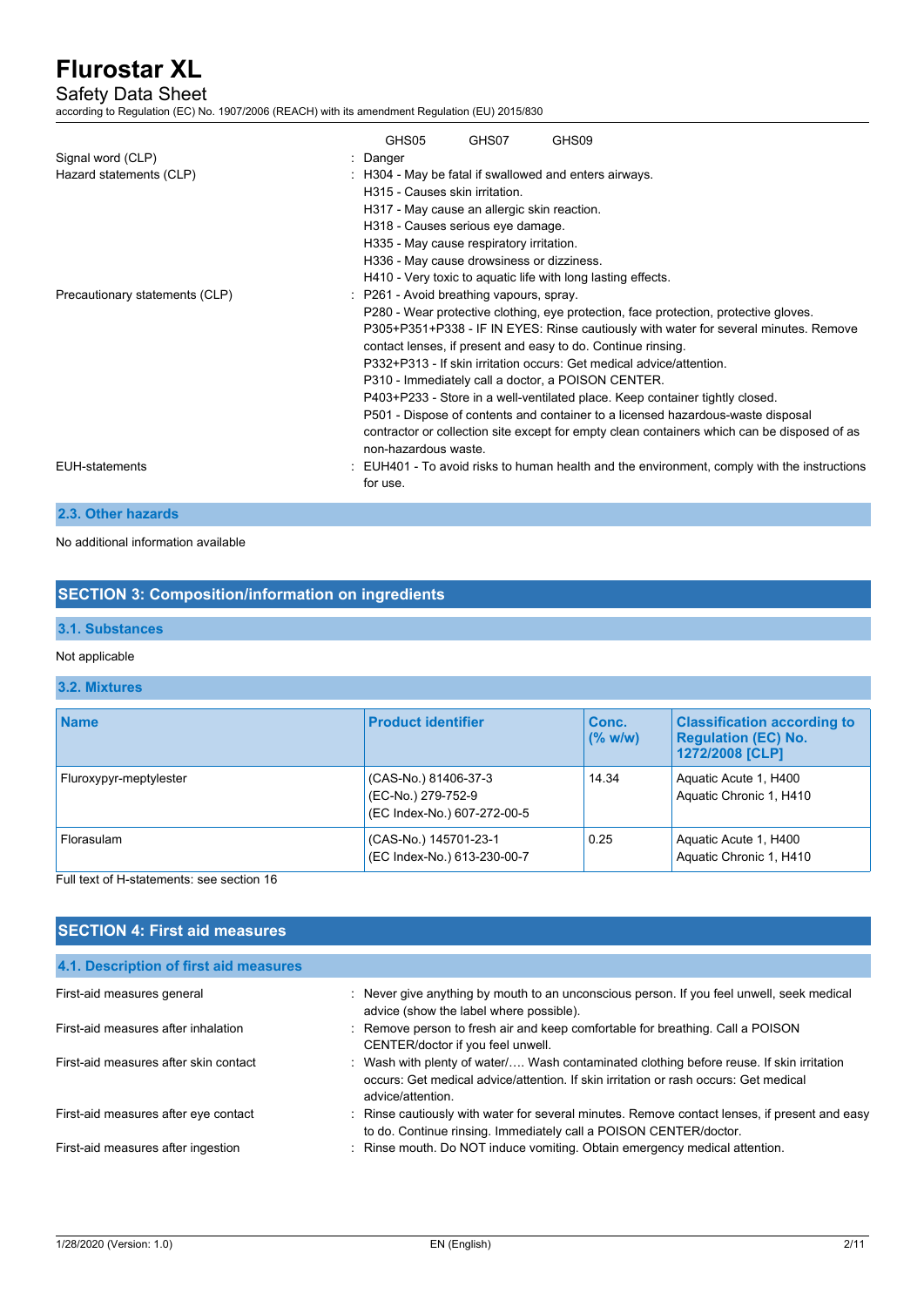### Safety Data Sheet

according to Regulation (EC) No. 1907/2006 (REACH) with its amendment Regulation (EU) 2015/830

| 4.2. Most important symptoms and effects, both acute and delayed |                                                                                                                |
|------------------------------------------------------------------|----------------------------------------------------------------------------------------------------------------|
| Symptoms/effects after inhalation                                | : May cause an allergic skin reaction. May cause respiratory irritation. May cause drowsiness<br>or dizziness. |
| Symptoms/effects after skin contact                              | : Causes skin irritation.                                                                                      |
| Symptoms/effects after eye contact                               | : Causes serious eye damage.                                                                                   |

**4.3. Indication of any immediate medical attention and special treatment needed**

No additional information available

| <b>SECTION 5: Firefighting measures</b>                        |                                                                                                                                                                          |
|----------------------------------------------------------------|--------------------------------------------------------------------------------------------------------------------------------------------------------------------------|
| 5.1. Extinguishing media                                       |                                                                                                                                                                          |
| Suitable extinguishing media<br>Unsuitable extinguishing media | : Foam. Dry powder. Carbon dioxide. Water spray. Sand.<br>: Do not use a heavy water stream.                                                                             |
| 5.2. Special hazards arising from the substance or mixture     |                                                                                                                                                                          |
| No additional information available                            |                                                                                                                                                                          |
| 5.3. Advice for firefighters                                   |                                                                                                                                                                          |
| Firefighting instructions                                      | : Use water spray or fog for cooling exposed containers. Exercise caution when fighting any<br>chemical fire. Prevent fire fighting water from entering the environment. |
| Protection during firefighting                                 | Do not enter fire area without proper protective equipment, including respiratory protection.                                                                            |

| <b>SECTION 6: Accidental release measures</b>                            |                                                               |  |  |  |
|--------------------------------------------------------------------------|---------------------------------------------------------------|--|--|--|
| 6.1. Personal precautions, protective equipment and emergency procedures |                                                               |  |  |  |
| 6.1.1. For non-emergency personnel<br><b>Emergency procedures</b>        | Evacuate unnecessary personnel.                               |  |  |  |
| 6.1.2. For emergency responders                                          |                                                               |  |  |  |
| Protective equipment<br>Emergency procedures                             | Equip cleanup crew with proper protection.<br>Ventilate area. |  |  |  |

**6.2. Environmental precautions**

Prevent entry to sewers and public waters. Notify authorities if liquid enters sewers or public waters. Avoid release to the environment.

| 6.3. Methods and material for containment and cleaning up |                                                                                                                                                   |
|-----------------------------------------------------------|---------------------------------------------------------------------------------------------------------------------------------------------------|
| Methods for cleaning up                                   | : Soak up spills with inert solids, such as clay or diatomaceous earth as soon as possible.<br>Collect spillage. Store away from other materials. |
| 6.4. Reference to other sections                          |                                                                                                                                                   |

See Heading 8. Exposure controls and personal protection.

| <b>SECTION 7: Handling and storage</b> |                                                                                                                                                                                                                                                                               |
|----------------------------------------|-------------------------------------------------------------------------------------------------------------------------------------------------------------------------------------------------------------------------------------------------------------------------------|
| 7.1. Precautions for safe handling     |                                                                                                                                                                                                                                                                               |
| Precautions for safe handling          | : Wash hands and other exposed areas with mild soap and water before eating, drinking or<br>smoking and when leaving work. Provide good ventilation in process area to prevent<br>formation of vapour. Avoid breathing spray. Use only outdoors or in a well-ventilated area. |
| Hygiene measures                       | : Wash hands thoroughly after handling. Contaminated work clothing should not be allowed<br>out of the workplace. Wash contaminated clothing before reuse.                                                                                                                    |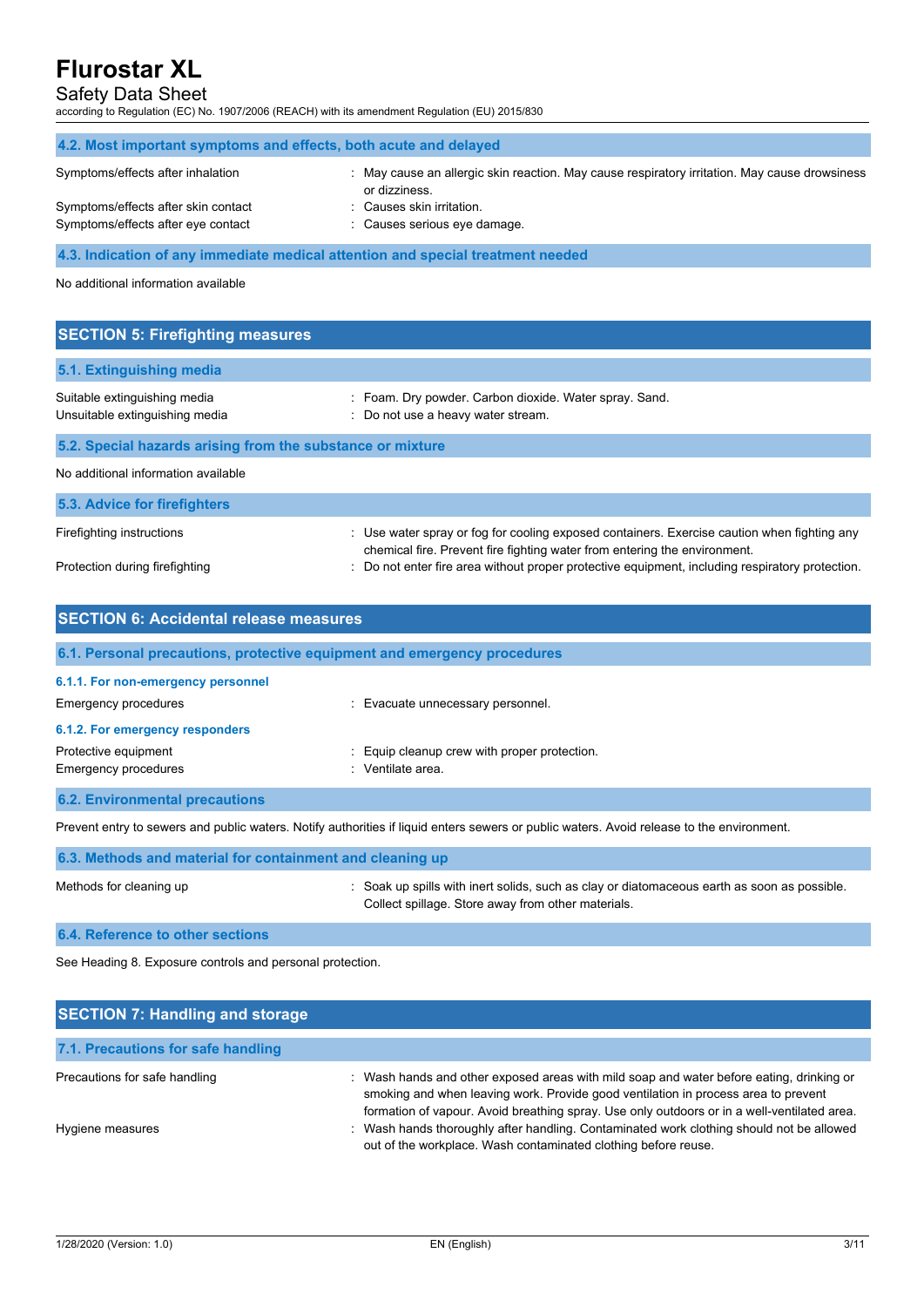## Safety Data Sheet

according to Regulation (EC) No. 1907/2006 (REACH) with its amendment Regulation (EU) 2015/830

| 7.2. Conditions for safe storage, including any incompatibilities |                                                                                                                                       |  |  |
|-------------------------------------------------------------------|---------------------------------------------------------------------------------------------------------------------------------------|--|--|
| Storage conditions                                                | : Keep only in the original container in a cool, well ventilated place away from : Direct<br>sunlight. Keep container tightly closed. |  |  |
| Incompatible products                                             | : Strong bases. Strong acids                                                                                                          |  |  |
| Incompatible materials                                            | : Sources of ignition. Direct sunlight.                                                                                               |  |  |
| 7.3. Specific end use(s)                                          |                                                                                                                                       |  |  |

No additional information available

## **SECTION 8: Exposure controls/personal protection**

#### **8.1. Control parameters**

#### No additional information available

**8.2. Exposure controls**

### **Personal protective equipment:**

Avoid all unnecessary exposure.

#### **Hand protection:**

Wear protective gloves.

| Eye protection:                    |  |
|------------------------------------|--|
| Chemical goggles or safety glasses |  |

#### **Skin and body protection:**

Wear suitable protective clothing

#### **Respiratory protection:**

Where exposure through inhalation may occur from use, respiratory protection equipment is recommended

#### **Other information:**

Do not eat, drink or smoke during use.

| <b>SECTION 9: Physical and chemical properties</b>         |                     |  |
|------------------------------------------------------------|---------------------|--|
| 9.1. Information on basic physical and chemical properties |                     |  |
|                                                            |                     |  |
| Physical state                                             | : Liquid            |  |
| Colour                                                     | : white.            |  |
| Odour                                                      | : characteristic.   |  |
| Odour threshold                                            | : No data available |  |
| рH                                                         | : 6.3               |  |
| pH solution                                                | $\div$ 6.76 (1%)    |  |
| Relative evaporation rate (butylacetate=1)                 | : No data available |  |
| Melting point                                              | : No data available |  |
| Freezing point                                             | : No data available |  |
| Boiling point                                              | : No data available |  |
| Flash point                                                | : $>$ 100 °C        |  |
| Auto-ignition temperature                                  | : $>400 °C$         |  |
| Decomposition temperature                                  | : No data available |  |
| Flammability (solid, gas)                                  | : Non flammable.    |  |
| Vapour pressure                                            | : No data available |  |
| Relative vapour density at 20 °C                           | : No data available |  |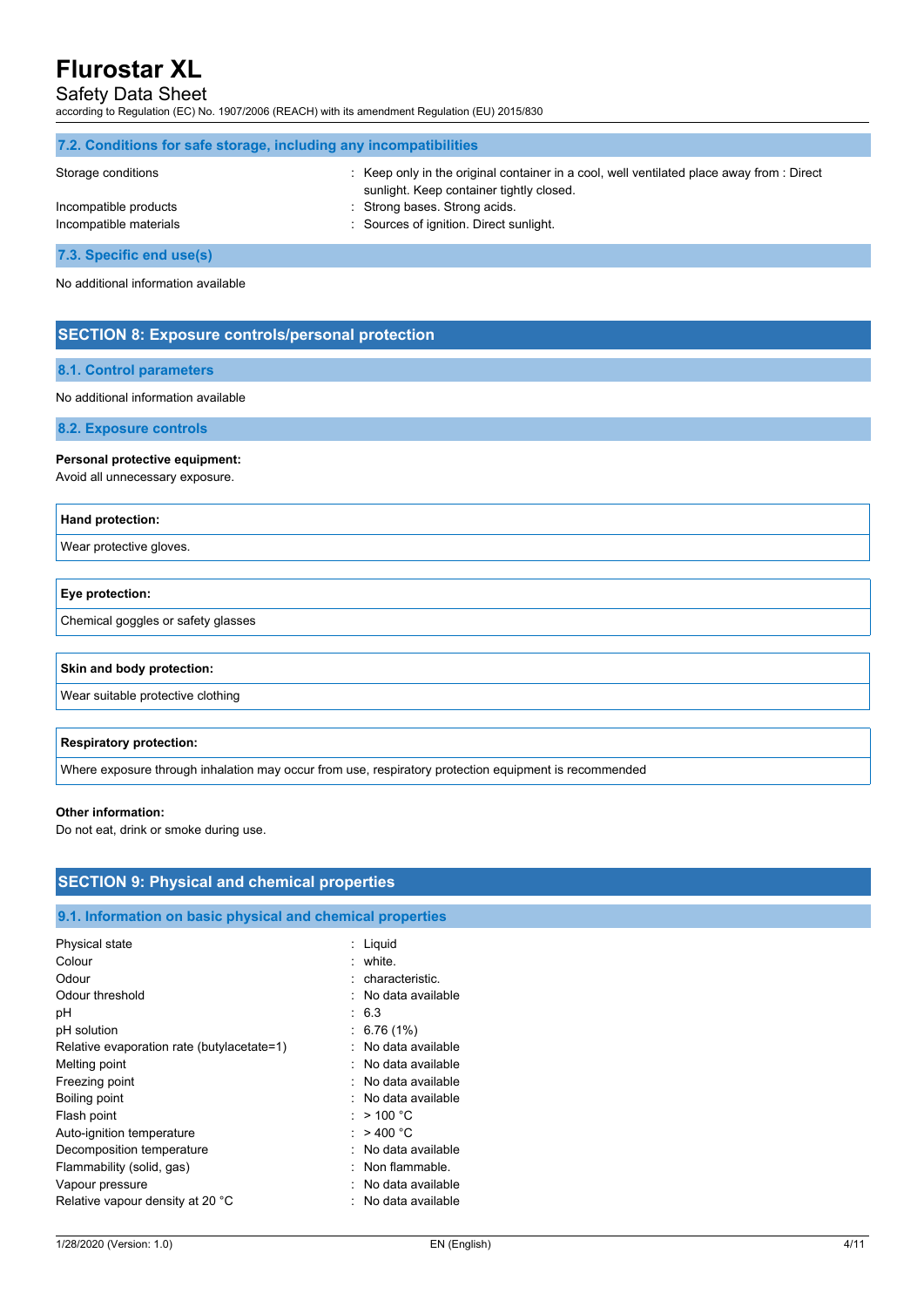## Safety Data Sheet

according to Regulation (EC) No. 1907/2006 (REACH) with its amendment Regulation (EU) 2015/830

| Relative density                                | : No data available                                |
|-------------------------------------------------|----------------------------------------------------|
| Density                                         | : 1.0041 g/ml (20 $^{\circ}$ C)                    |
| Solubility                                      | : No data available                                |
| Partition coefficient n-octanol/water (Log Pow) | : No data available                                |
| Viscosity, kinematic                            | : No data available                                |
| Viscosity, dynamic                              | : No data available                                |
| Explosive properties                            | : Product is not explosive.                        |
| Oxidising properties                            | : Non oxidizing material according to EC criteria. |
| <b>Explosive limits</b>                         | : No data available                                |

### **9.2. Other information**

No additional information available

### **SECTION 10: Stability and reactivity**

#### **10.1. Reactivity**

No additional information available

**10.2. Chemical stability**

Not established.

**10.3. Possibility of hazardous reactions**

Not established.

**10.4. Conditions to avoid**

Direct sunlight. Extremely high or low temperatures.

**10.5. Incompatible materials**

Strong acids. Strong bases.

**10.6. Hazardous decomposition products**

fume. Carbon monoxide. Carbon dioxide.

## **SECTION 11: Toxicological information**

 $\vert$  LC50 inhalation rat (mg/l)  $\vert$  > 1 mg/l/4h

| <b>SECTION TT. TOXICOLOGICAL INTOITMATION</b>                                   |                                                          |  |
|---------------------------------------------------------------------------------|----------------------------------------------------------|--|
| 11.1. Information on toxicological effects                                      |                                                          |  |
| Acute toxicity (oral)<br>Acute toxicity (dermal)<br>Acute toxicity (inhalation) | : Not classified<br>: Not classified<br>: Not classified |  |
| <b>Flurostar XL</b>                                                             |                                                          |  |
| LD50 oral rat                                                                   | > 2000 mg/kg                                             |  |
| LD50 dermal rat                                                                 | > 2000 mg/kg                                             |  |
| LC50 inhalation rat (mg/l)                                                      | $> 5$ mg/l                                               |  |
|                                                                                 |                                                          |  |
| Fluroxypyr-meptylester (81406-37-3)                                             |                                                          |  |
| LD50 oral rat                                                                   | > 2000 mg/kg                                             |  |
| LD50 dermal rat                                                                 | > 2000 mg/kg                                             |  |

| <b>Florasulam (145701-23-1)</b> |                   |
|---------------------------------|-------------------|
| LD50 oral rat                   | $\geq 5000$ mg/kg |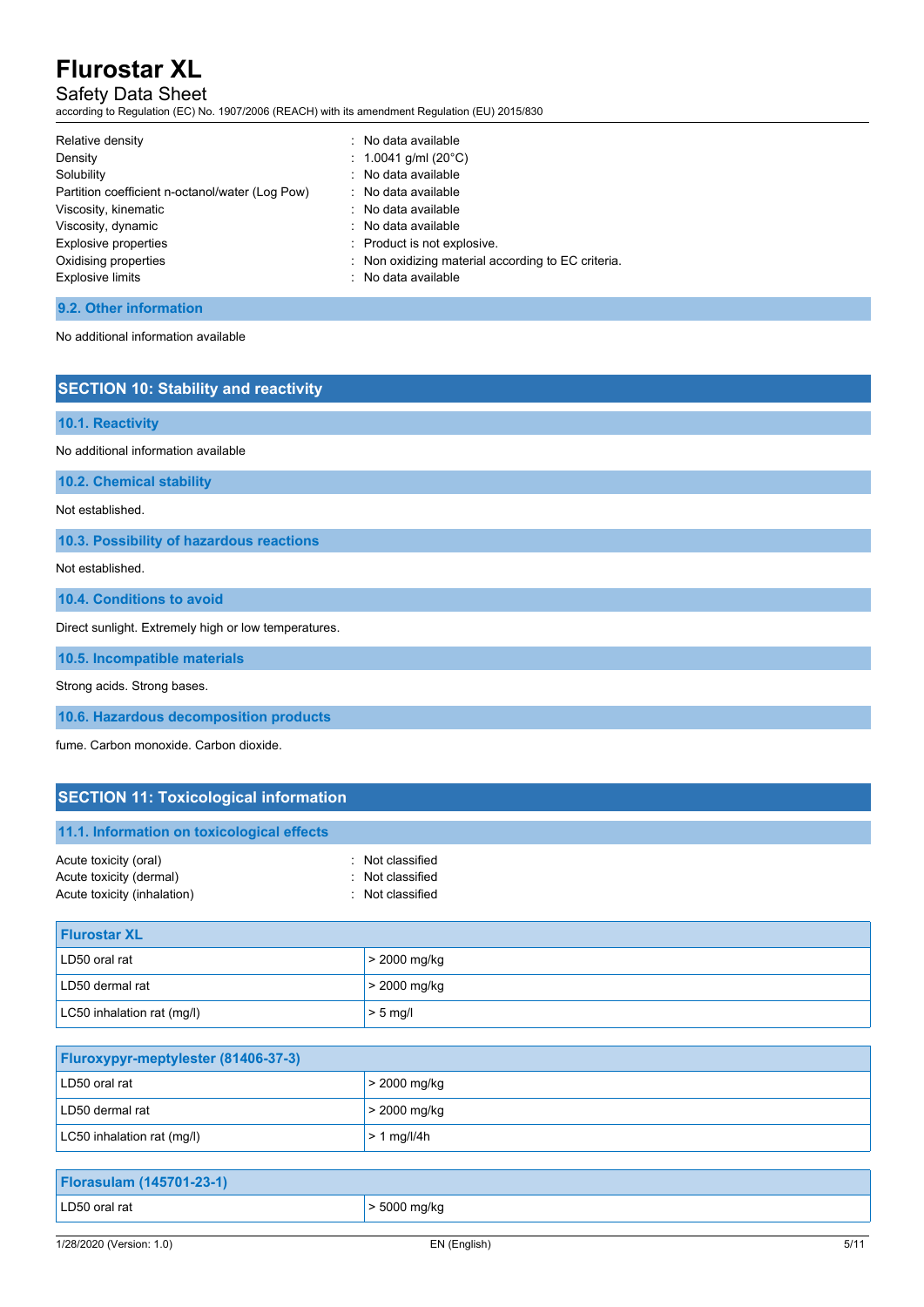## Safety Data Sheet

according to Regulation (EC) No. 1907/2006 (REACH) with its amendment Regulation (EU) 2015/830

| LD50 dermal rat                                        | > 2000 mg/kg                                                           |
|--------------------------------------------------------|------------------------------------------------------------------------|
| LC50 inhalation rat (mg/l)                             | $> 5$ mg/l/4h                                                          |
| Skin corrosion/irritation                              | : Causes skin irritation.                                              |
|                                                        | pH: 6.3                                                                |
| Serious eye damage/irritation                          | : Causes serious eye damage.                                           |
|                                                        | pH: 6.3                                                                |
| Respiratory or skin sensitisation                      | : May cause an allergic skin reaction.                                 |
| Germ cell mutagenicity                                 | : Not classified                                                       |
| Additional information                                 | Based on available data, the classification criteria are not met       |
| Carcinogenicity                                        | : Not classified                                                       |
| Additional information                                 | : Based on available data, the classification criteria are not met     |
| Reproductive toxicity                                  | : Not classified                                                       |
| Additional information                                 | : Based on available data, the classification criteria are not met     |
| STOT-single exposure                                   | : May cause drowsiness or dizziness. May cause respiratory irritation. |
| STOT-repeated exposure                                 | : Not classified                                                       |
| Additional information                                 | : Based on available data, the classification criteria are not met     |
| Aspiration hazard                                      | : Not classified                                                       |
| Additional information                                 | : Based on available data, the classification criteria are not met     |
| Potential adverse human health effects and<br>symptoms | : Based on available data, the classification criteria are not met.    |

| <b>SECTION 12: Ecological information</b>                                                                                                      |                                                                                                                                                                |
|------------------------------------------------------------------------------------------------------------------------------------------------|----------------------------------------------------------------------------------------------------------------------------------------------------------------|
| 12.1. Toxicity                                                                                                                                 |                                                                                                                                                                |
| Ecology - water<br>Hazardous to the aquatic environment, short-term<br>(acute)<br>Hazardous to the aquatic environment, long-term<br>(chronic) | : Very toxic to aquatic life with long lasting effects.<br>$\therefore$ Very toxic to aquatic life.<br>: Very toxic to aguatic life with long lasting effects. |
| <b>Flurostar XL</b>                                                                                                                            |                                                                                                                                                                |
| LC50 fish 1                                                                                                                                    | 8.71 mg/l (Oncorhynchus mykiss 96h)                                                                                                                            |
| EC50 Daphnia 1                                                                                                                                 | 7.34 mg/l (Daphnia magna 48h)                                                                                                                                  |
|                                                                                                                                                |                                                                                                                                                                |

| EC50 72h algae $(1)$         | 0.653 mg/l (Pseudokirchneriella subcapitata) |
|------------------------------|----------------------------------------------|
| EC50 72h algae $(2)$         | 0.821 mg/l (Lemna gibba)                     |
| ErC50 (other aquatic plants) | 0.299 mg/l (Myriophyllum spicatum)           |
| NOEC chronic fish            | 6.36 mg/l (Oncorhynchus mykiss)              |
| NOEC chronic crustacea       | 4.48 mg/l (Daphnia magna)                    |

| <b>Fluroxypyr-meptylester (81406-37-3)</b> |               |
|--------------------------------------------|---------------|
| LC50 fish 1                                | $< 1$ mg/     |
| EC50 Daphnia 1                             | $\leq 1$ mg/l |
| $ $ ErC50 (algae)                          | $< 1$ mg/l    |

| <b>Florasulam (145701-23-1)</b> |                        |
|---------------------------------|------------------------|
| LC50 fish 1                     | $> 100 \; \text{mg/l}$ |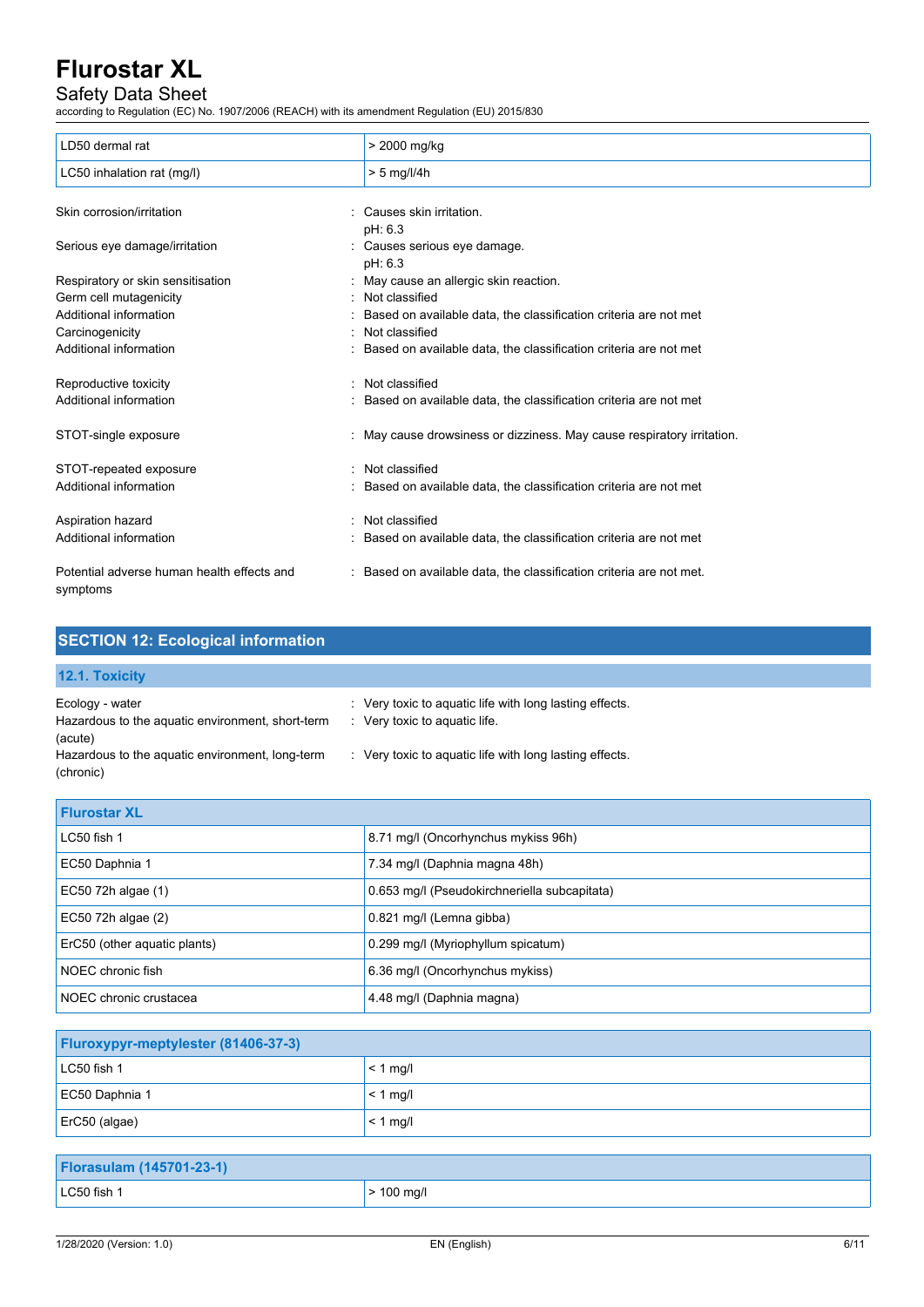### Safety Data Sheet

according to Regulation (EC) No. 1907/2006 (REACH) with its amendment Regulation (EU) 2015/830

| EC50 Daphnia 1                                  | $> 292$ mg/l                                                                                                                                                                    |
|-------------------------------------------------|---------------------------------------------------------------------------------------------------------------------------------------------------------------------------------|
| ErC50 (algae)                                   | 0.00894 mg/l                                                                                                                                                                    |
|                                                 |                                                                                                                                                                                 |
| 12.2. Persistence and degradability             |                                                                                                                                                                                 |
| <b>Flurostar XL</b>                             |                                                                                                                                                                                 |
| Persistence and degradability                   | May cause long-term adverse effects in the environment.                                                                                                                         |
|                                                 |                                                                                                                                                                                 |
| Fluroxypyr-meptylester (81406-37-3)             |                                                                                                                                                                                 |
| Persistence and degradability                   | Not readily biodegradable. May cause long-term adverse effects in the environment.                                                                                              |
| 12.3. Bioaccumulative potential                 |                                                                                                                                                                                 |
| <b>Flurostar XL</b>                             |                                                                                                                                                                                 |
| Bioaccumulative potential                       | Not established.                                                                                                                                                                |
|                                                 |                                                                                                                                                                                 |
| Fluroxypyr-meptylester (81406-37-3)             |                                                                                                                                                                                 |
| BCF fish 1                                      | 26                                                                                                                                                                              |
| Partition coefficient n-octanol/water (Log Pow) | 3.09                                                                                                                                                                            |
| 12.4. Mobility in soil                          |                                                                                                                                                                                 |
| Fluroxypyr-meptylester (81406-37-3)             |                                                                                                                                                                                 |
| Ecology - soil                                  | Low mobility (soil).                                                                                                                                                            |
| 12.5. Results of PBT and vPvB assessment        |                                                                                                                                                                                 |
| <b>Component</b>                                |                                                                                                                                                                                 |
| Fluroxypyr-meptylester (81406-37-3)             | This substance/mixture does not meet the PBT criteria of REACH regulation, annex XIII<br>This substance/mixture does not meet the vPvB criteria of REACH regulation, annex XIII |
| 12.6. Other adverse effects                     |                                                                                                                                                                                 |
| Additional information                          | : Avoid release to the environment.                                                                                                                                             |

| <b>SECTION 13: Disposal considerations</b>                              |                                                                                                                             |  |
|-------------------------------------------------------------------------|-----------------------------------------------------------------------------------------------------------------------------|--|
| 13.1. Waste treatment methods                                           |                                                                                                                             |  |
| Product/Packaging disposal recommendations<br>Ecology - waste materials | : Dispose in a safe manner in accordance with local/national regulations.<br>$\therefore$ Avoid release to the environment. |  |

## **SECTION 14: Transport information**

In accordance with ADN / ADR / IATA / IMDG / RID

## **14.1. UN number**

| UN-No. (ADR)  | $:$ UN 3082          |
|---------------|----------------------|
| UN-No. (IMDG) | $\therefore$ UN 3082 |
| UN-No. (IATA) | $:$ UN 3082          |
| UN-No. (ADN)  | : UN 3082            |
| UN-No. (RID)  | $:$ UN 3082          |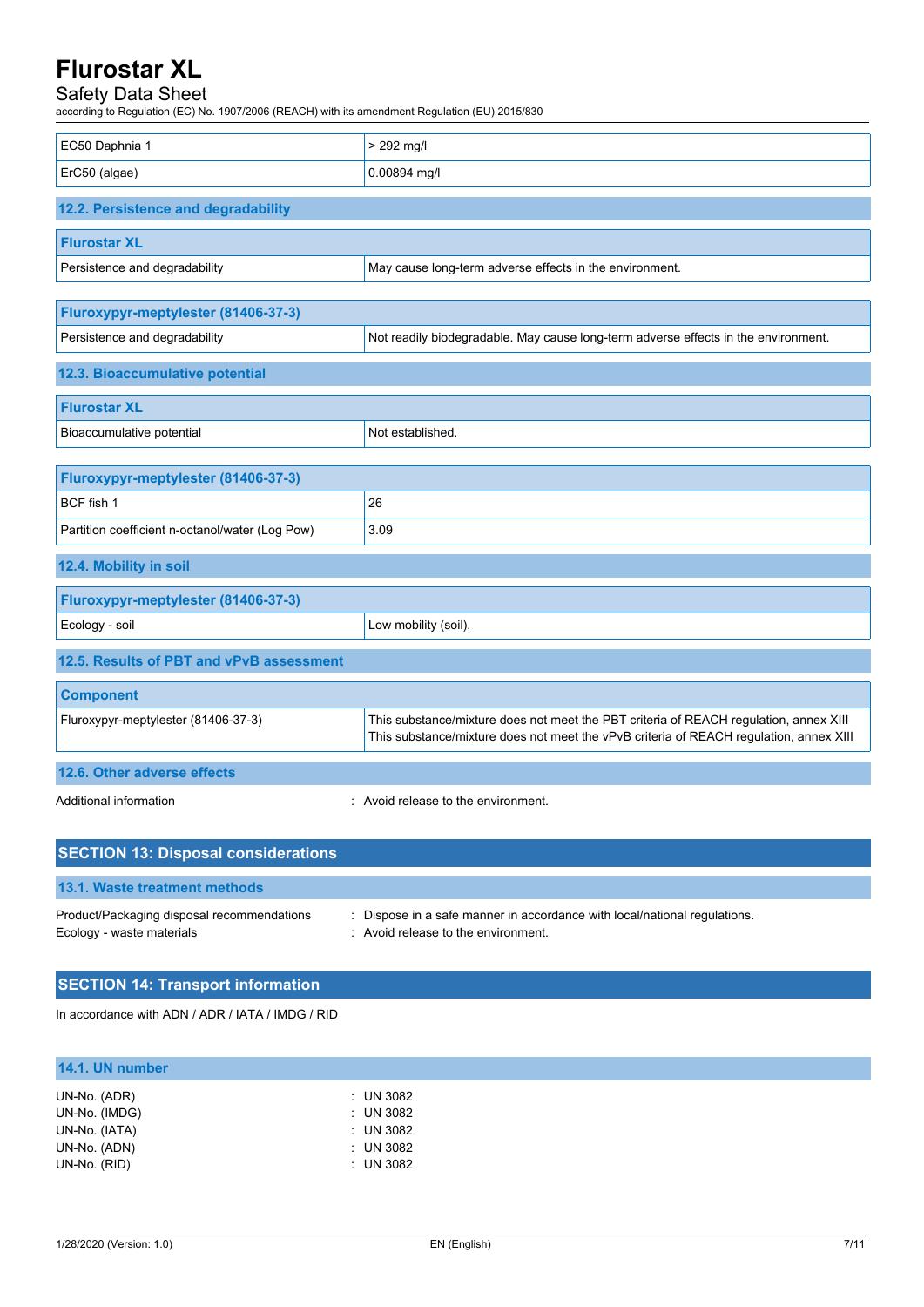## Safety Data Sheet

according to Regulation (EC) No. 1907/2006 (REACH) with its amendment Regulation (EU) 2015/830

| 14.2. UN proper shipping name         |                                                                                                         |
|---------------------------------------|---------------------------------------------------------------------------------------------------------|
| Proper Shipping Name (ADR)            | : ENVIRONMENTALLY HAZARDOUS SUBSTANCE, LIQUID, N.O.S. (fluroxypyr)                                      |
| Proper Shipping Name (IMDG)           | : ENVIRONMENTALLY HAZARDOUS SUBSTANCE, LIQUID, N.O.S. (fluroxypyr)                                      |
| Proper Shipping Name (IATA)           | : Environmentally hazardous substance, liquid, n.o.s. (fluroxypyr)                                      |
| Proper Shipping Name (ADN)            | : ENVIRONMENTALLY HAZARDOUS SUBSTANCE, LIQUID, N.O.S. (fluroxypyr)                                      |
| Proper Shipping Name (RID)            | : ENVIRONMENTALLY HAZARDOUS SUBSTANCE, LIQUID, N.O.S. (fluroxypyr)                                      |
| Transport document description (ADR)  | : UN 3082 ENVIRONMENTALLY HAZARDOUS SUBSTANCE, LIQUID, N.O.S. (fluroxypyr),<br>$9, III, (-)$            |
| Transport document description (IMDG) | : UN 3082 ENVIRONMENTALLY HAZARDOUS SUBSTANCE, LIQUID, N.O.S. (fluroxypyr),<br>9, III, MARINE POLLUTANT |
| Transport document description (IATA) | : UN 3082 Environmentally hazardous substance, liquid, n.o.s. (fluroxypyr), 9, III                      |
| Transport document description (ADN)  | : UN 3082 ENVIRONMENTALLY HAZARDOUS SUBSTANCE, LIQUID, N.O.S. (fluroxypyr),<br>9. III                   |
| Transport document description (RID)  | : UN 3082 ENVIRONMENTALLY HAZARDOUS SUBSTANCE, LIQUID, N.O.S. (fluroxypyr),<br>$9.$ III                 |
| 14.3. Transport hazard class(es)      |                                                                                                         |

#### **ADR**

Transport hazard class(es) (ADR) : 9<br>Danger labels (ADR) : 9 Danger labels (ADR)



Transport hazard class(es) (IMDG) : 9 Danger labels (IMDG) : 9



:



**ADN**

Transport hazard class(es) (IATA) : 9<br>Danger labels (IATA) : 9 Danger labels (IATA)







**RID**

Transport hazard class(es) (ADN) : 9

Transport hazard class(es) (RID) : 9<br>Danger labels (RID) : 9 Danger labels (RID)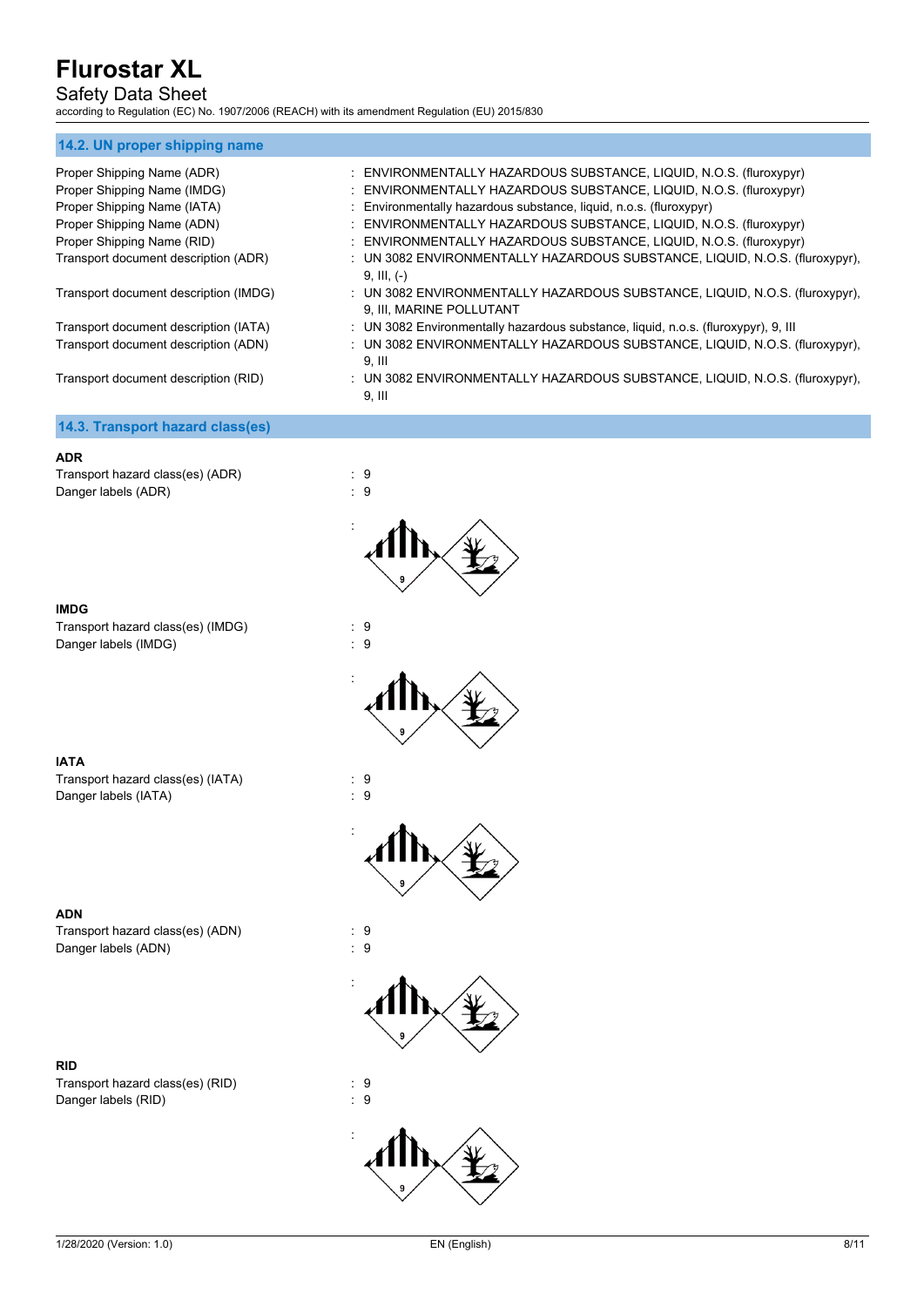### Safety Data Sheet

according to Regulation (EC) No. 1907/2006 (REACH) with its amendment Regulation (EU) 2015/830

| 14.4. Packing group                                                                                                                                                                                                                                                                                                                                                                                                                                                                                                                                                                                                                                                                                          |                                                                                                                                                                                                                                 |      |
|--------------------------------------------------------------------------------------------------------------------------------------------------------------------------------------------------------------------------------------------------------------------------------------------------------------------------------------------------------------------------------------------------------------------------------------------------------------------------------------------------------------------------------------------------------------------------------------------------------------------------------------------------------------------------------------------------------------|---------------------------------------------------------------------------------------------------------------------------------------------------------------------------------------------------------------------------------|------|
| Packing group (ADR)<br>Packing group (IMDG)<br>Packing group (IATA)<br>Packing group (ADN)<br>Packing group (RID)                                                                                                                                                                                                                                                                                                                                                                                                                                                                                                                                                                                            | $\pm$ 111<br>$:$ $\mathbb{H}$<br>: III<br>$\pm$ 111<br>$:$ $\mathbb{H}$                                                                                                                                                         |      |
| <b>14.5. Environmental hazards</b>                                                                                                                                                                                                                                                                                                                                                                                                                                                                                                                                                                                                                                                                           |                                                                                                                                                                                                                                 |      |
| Dangerous for the environment<br>Marine pollutant<br>Other information                                                                                                                                                                                                                                                                                                                                                                                                                                                                                                                                                                                                                                       | : Yes<br>: Yes<br>: No supplementary information available                                                                                                                                                                      |      |
| 14.6. Special precautions for user                                                                                                                                                                                                                                                                                                                                                                                                                                                                                                                                                                                                                                                                           |                                                                                                                                                                                                                                 |      |
| <b>Overland transport</b><br>Classification code (ADR)<br>Special provisions (ADR)<br>Limited quantities (ADR)<br>Excepted quantities (ADR)<br>Packing instructions (ADR)<br>Special packing provisions (ADR)<br>Mixed packing provisions (ADR)<br>Portable tank and bulk container instructions (ADR)<br>Portable tank and bulk container special provisions<br>(ADR)<br>Tank code (ADR)<br>Vehicle for tank carriage<br>Transport category (ADR)<br>Special provisions for carriage - Packages (ADR)<br>Special provisions for carriage - Loading, unloading<br>and handling (ADR)<br>Hazard identification number (Kemler No.)<br>Orange plates                                                           | : M6<br>: 274, 335, 375, 601<br>$\therefore$ 51<br>: E1<br>P001, IBC03, LP01, R001<br>$:$ PP1<br>: MP19<br>: T4<br>$:$ TP1, TP29<br>: LGBV<br>: AT<br>: 3<br>: V12<br>$\therefore$ CV13<br>: 90<br>$\ddot{\cdot}$<br>90<br>3082 |      |
| Tunnel restriction code (ADR)                                                                                                                                                                                                                                                                                                                                                                                                                                                                                                                                                                                                                                                                                |                                                                                                                                                                                                                                 |      |
| <b>Transport by sea</b><br>Special provisions (IMDG)<br>Limited quantities (IMDG)<br>Excepted quantities (IMDG)<br>Packing instructions (IMDG)<br>Special packing provisions (IMDG)<br>IBC packing instructions (IMDG)<br>Tank instructions (IMDG)<br>Tank special provisions (IMDG)<br>EmS-No. (Fire)<br>EmS-No. (Spillage)<br>Stowage category (IMDG)<br>Air transport<br>PCA Excepted quantities (IATA)<br>PCA Limited quantities (IATA)<br>PCA limited quantity max net quantity (IATA)<br>PCA packing instructions (IATA)<br>PCA max net quantity (IATA)<br>CAO packing instructions (IATA)<br>CAO max net quantity (IATA)<br>Special provisions (IATA)<br>ERG code (IATA)<br>Inland waterway transport | : 274, 335, 969<br>: 5L<br>: E1<br>: LP01, P001<br>$:$ PP1<br>IBC03<br>: T4<br>$:$ TP2, TP29<br>: F-A<br>$: S-F$<br>: A<br>$\therefore$ E1<br>Y964<br>30kgG<br>: 964<br>450L<br>964<br>: 450L<br>: A97, A158, A197<br>: 9L      |      |
| Classification code (ADN)<br>Special provisions (ADN)                                                                                                                                                                                                                                                                                                                                                                                                                                                                                                                                                                                                                                                        | : M6<br>: 274, 335, 375, 601                                                                                                                                                                                                    |      |
| 1/28/2020 (Version: 1.0)                                                                                                                                                                                                                                                                                                                                                                                                                                                                                                                                                                                                                                                                                     | EN (English)                                                                                                                                                                                                                    | 9/11 |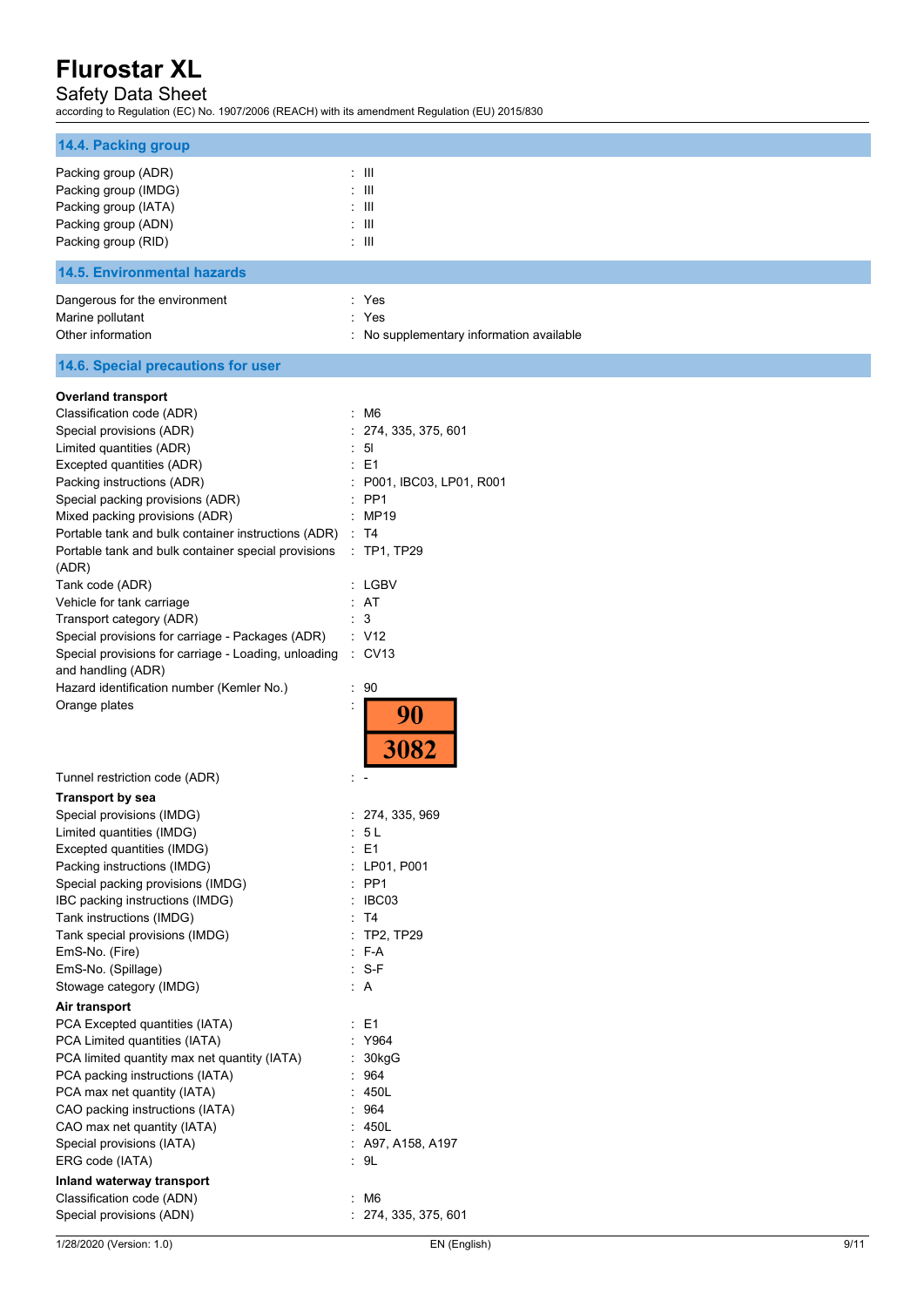## Safety Data Sheet

according to Regulation (EC) No. 1907/2006 (REACH) with its amendment Regulation (EU) 2015/830

| Limited quantities (ADN)                                          | : 5 L                   |
|-------------------------------------------------------------------|-------------------------|
| Excepted quantities (ADN)                                         | $\pm$ E1                |
| Carriage permitted (ADN)                                          | $\cdot$ T               |
| Equipment required (ADN)                                          | $\therefore$ PP         |
| Number of blue cones/lights (ADN)                                 | $\Omega$                |
| <b>Rail transport</b>                                             |                         |
| Classification code (RID)                                         | : M6                    |
| Special provisions (RID)                                          | : 274, 335, 375, 601    |
| Excepted quantities (RID)                                         | $·$ F1                  |
| Packing instructions (RID)                                        | P001, IBC03, LP01, R001 |
| Special packing provisions (RID)                                  | $\cdot$ PP1             |
| Mixed packing provisions (RID)                                    | MP19                    |
| Portable tank and bulk container instructions (RID)               | : T4                    |
| Portable tank and bulk container special provisions               | : TP1, TP29             |
| (RID)                                                             |                         |
| Tank codes for RID tanks (RID)                                    | : LGBV                  |
| Transport category (RID)                                          | 3                       |
| Special provisions for carriage – Packages (RID)                  | $\therefore$ W12        |
| Special provisions for carriage - Loading, unloading : CW13, CW31 |                         |
| and handling (RID)                                                |                         |
| Colis express (express parcels) (RID)                             | CE8                     |
| Hazard identification number (RID)                                | 90                      |
|                                                                   |                         |

**14.7. Transport in bulk according to Annex II of Marpol and the IBC Code**

#### Not applicable

#### **SECTION 15: Regulatory information**

**15.1. Safety, health and environmental regulations/legislation specific for the substance or mixture**

#### **15.1.1. EU-Regulations**

Contains no REACH substances with Annex XVII restrictions

Contains no substance on the REACH candidate list

Contains no REACH Annex XIV substances

Contains no substance subject to Regulation (EU) No 649/2012 of the European Parliament and of the Council of 4 July 2012 concerning the export and import of hazardous chemicals.

Contains no substance subject to Regulation (EU) No 2019/1021 of the European Parliament and of the Council of 20 June 2019 on persistent organic pollutants

#### **15.1.2. National regulations**

#### No additional information available

**15.2. Chemical safety assessment**

No chemical safety assessment has been carried out

| <b>SECTION 16: Other information</b> |                                                                                                                                                                                                                                                                                       |  |
|--------------------------------------|---------------------------------------------------------------------------------------------------------------------------------------------------------------------------------------------------------------------------------------------------------------------------------------|--|
| Data sources                         | : REGULATION (EC) No 1272/2008 OF THE EUROPEAN PARLIAMENT AND OF THE COUNCIL of 16<br>December 2008 on classification, labelling and packaging of substances and mixtures, amending and<br>repealing Directives 67/548/EEC and 1999/45/EC, and amending Regulation (EC) No 1907/2006. |  |
| Other information                    | : None.                                                                                                                                                                                                                                                                               |  |

| Classification according to Regulation (EC) No. 1272/2008 [CLP]: |      |  |
|------------------------------------------------------------------|------|--|
| Skin Irrit, 2                                                    | H315 |  |
| Eye Dam. 1                                                       | H318 |  |
| Skin Sens, 1                                                     | H317 |  |
| STOT SE3                                                         | H336 |  |